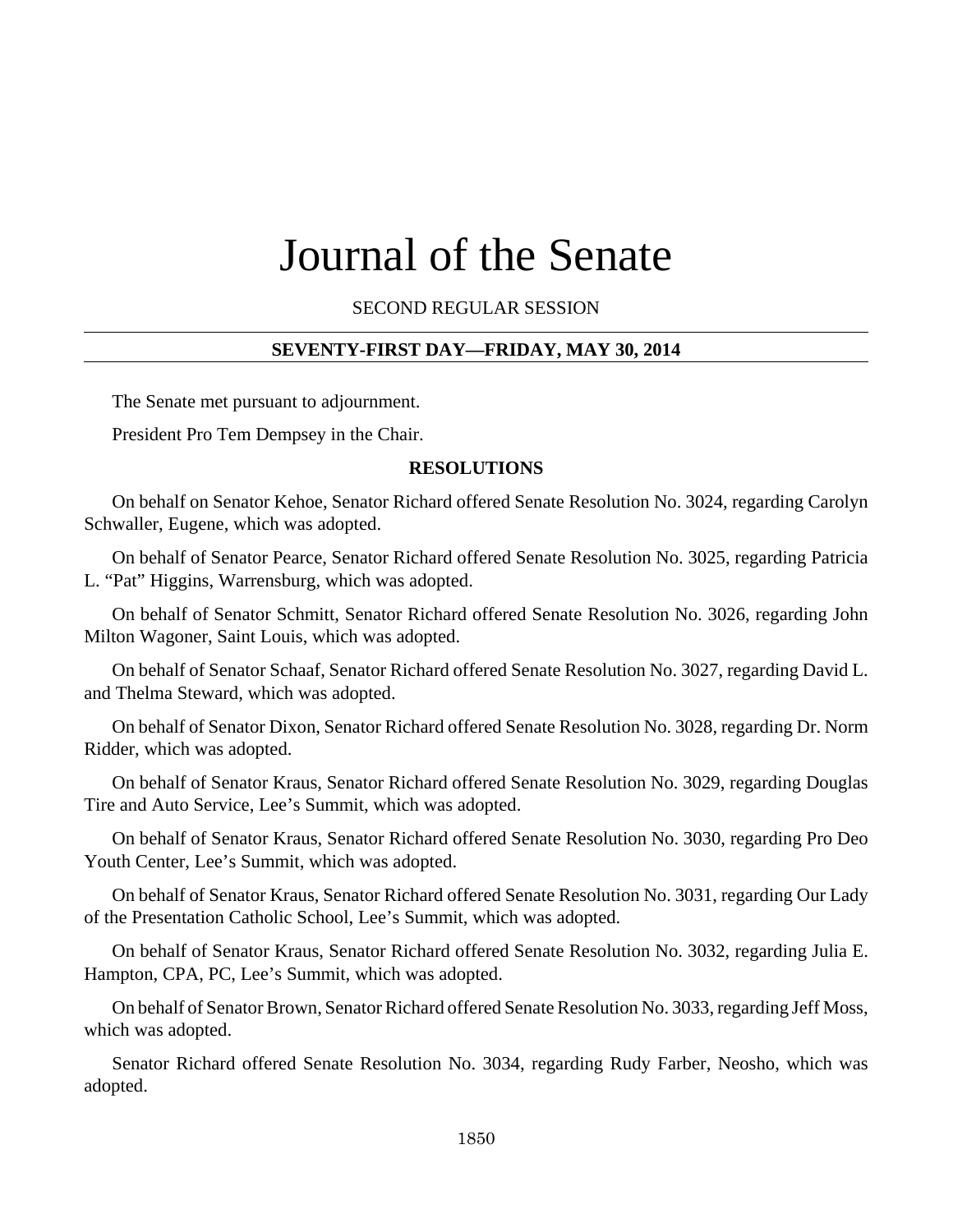On behalf of Senator Curls, Senator Richard offered Senate Resolution No. 3035, regarding Donna F. Stewart, which was adopted.

On behalf of Senator Keaveny, Senator Richard offered Senate Resolution No. 3036, regarding Alvin Webster Hill, Saint Louis, which was adopted.

On behalf of Senator Keaveny, Senator Richard offered Senate Resolution No. 3037, regarding Jerry Ochonicky, Saint Louis, which was adopted.

On behalf of Senator Keaveny, Senator Richard offered Senate Resolution No. 3038, regarding Martin Tessler, Saint Louis, which was adopted.

On behalf of Senator Nasheed, Senator Richard offered Senate Resolution No. 3039, regarding Tanijah McCoy, which was adopted.

Senator Dempsey offered Senate Resolution No. 3040, regarding Robert Frank Naumann, Saint Charles, which was adopted.

On behalf of Senator Silvey, Senator Richard offered Senate Resolution No. 3041, regarding William T. Cowper, Gladstone, which was adopted.

On behalf of Senator Romine, Senator Richard offered Senate Resolution No. 3042, regarding Betty Meyer, Herculaneum, which was adopted.

On behalf of Senator Romine, Senator Richard offered Senate Resolution No. 3043, regarding Carolyn Sue Weeks, which was adopted.

On behalf of Senator Romine, Senator Richard offered Senate Resolution No. 3044, regarding Linda R. Thomas, which was adopted.

On behalf of Senator Romine, Senator Richard offered Senate Resolution No. 3045, regarding Julie Kay Davis, which was adopted.

On behalf of Senator Romine, Senator Richard offered Senate Resolution No. 3046, regarding Jane L. Cable, which was adopted.

On behalf of Senator Romine, Senator Richard offered Senate Resolution No. 3047, regarding Rose Ann Cole, which was adopted.

On behalf of Senator Romine, Senator Richard offered Senate Resolution No. 3048, regarding Kathy Poggemoeller, which was adopted.

On behalf of Senator Romine, Senator Richard offered Senate Resolution No. 3049, regarding Nancy R. Barr, which was adopted.

On behalf of Senator Romine, Senator Richard offered Senate Resolution No. 3050, regarding Ellen Akins, which was adopted.

Senator Richard offered Senate Resolution No. 3051, regarding the One Hundredth Birthday of Melvin Richards, Neosho, which was adopted.

On behalf of Senator Keaveny, Senator Richard offered Senate Resolution No. 3052, regarding George Ignatius Kennedy, Saint Louis, which was adopted.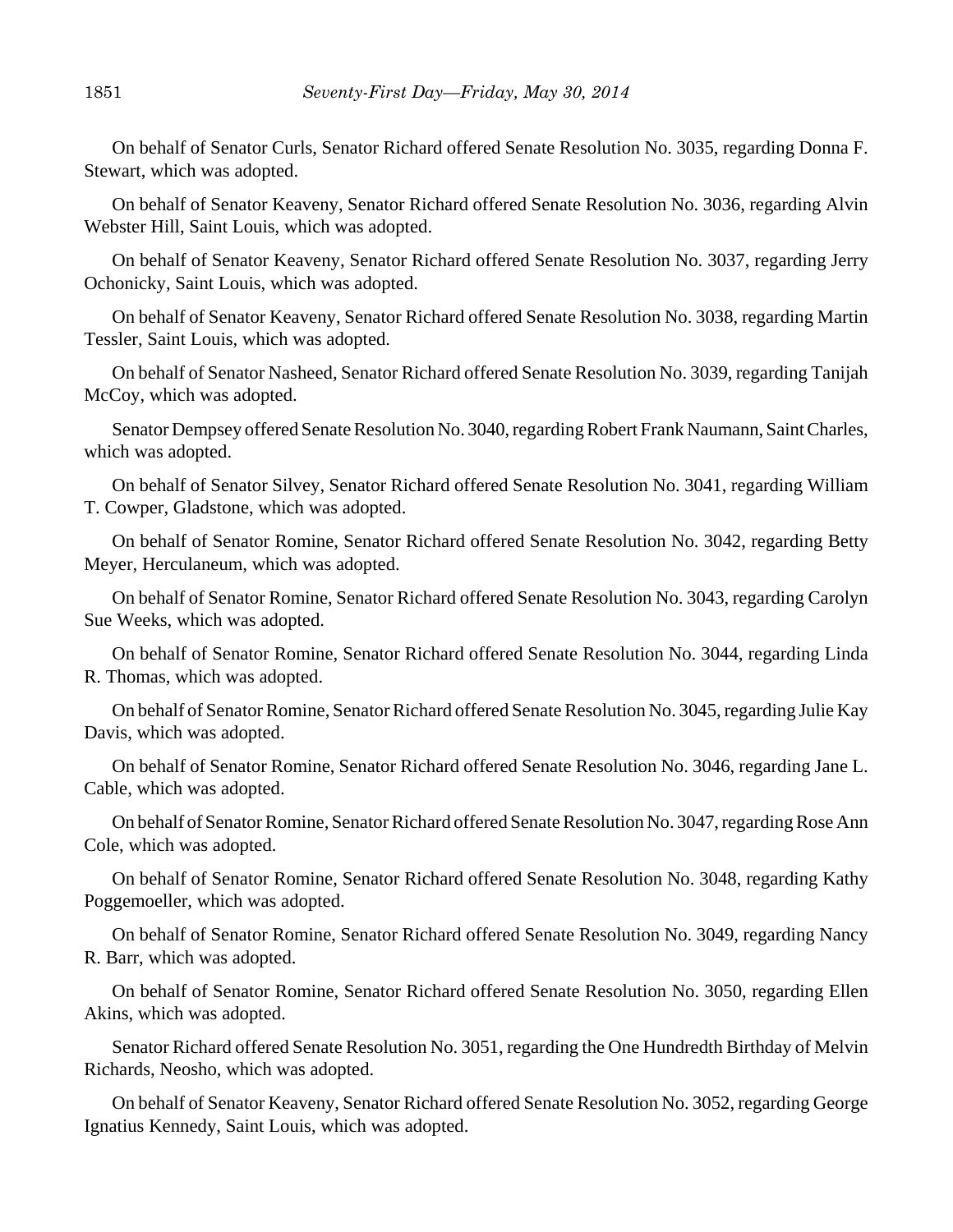On behalf of Senator Kehoe, Senator Richard offered Senate Resolution No. 3053, regarding Colin Craig Webb, Jefferson City, which was adopted.

On behalf of Senator Munzlinger, Senator Richard offered Senate Resolution No. 3054, regarding Ralph L. Thomas, Bucklin, which was adopted.

On behalf of Senator LeVota, Senator Richard offered Senate Resolution No. 3055, regarding Dr. Michael J. Devine, which was adopted.

On behalf of Senator Romine, Senator Richard offered Senate Resolution No. 3056, regarding the UniTec Career Center, Bonne Terre, which was adopted.

On behalf of Senator Silvey, Senator Richard offered Senate Resolution No. 3057, regarding the death of David Earl Cheney, Jr., which was adopted.

Senator Dempsey offered Senate Resolution No. 3058, regarding Troy A. Marroquin, Lake St. Louis, which was adopted.

On behalf of Senator Curls, Senator Richard offered Senate Resolution No. 3059, regarding Nathan Buie, Sr., Kansas City, which was adopted.

On behalf of Senator Nasheed, Senator Richard offered Senate Resolution No. 3060, regarding the death of Bertha Knox Gilkey, which was adopted.

On behalf of Senator Cunningham, Senator Richard offered Senate Resolution No. 3061, regarding Wayne Davis, Pomona, which was adopted.

On behalf of Senator Cunningham, Senator Richard offered Senate Resolution No. 3062, regarding Tom Hatfield, which was adopted.

On behalf of Senator Lamping, Senator Richard offered Senate Resolution No. 3063, regarding Edward Ray Kiely, Saint Louis, which was adopted.

On behalf of Senator Lamping, Senator Richard offered Senate Resolution No. 3064, regarding Henry Benham Soltermann, Overland, which was adopted.

On behalf of Senator Lamping, Senator Richard offered Senate Resolution No. 3065, regarding Harold Albinus Strothkamp, Saint Louis, which was adopted.

On behalf of Senator Lamping, Senator Richard offered Senate Resolution No. 3066, regarding Fred Joseph Belaska, Saint Ann, which was adopted.

On behalf of Senator Lamping, Senator Richard offered Senate Resolution No. 3067, regarding Walter Garfield Grugett, Overland, which was adopted.

On behalf of Senator Dixon, Senator Richard offered Senate Resolution No. 3068, regarding James Thomas Davis, Springfield, which was adopted.

On behalf of Senator Dixon, Senator Richard offered Senate Resolution No. 3069, regarding Daniel Revella, Springfield, which was adopted.

Senator Richard offered Senate Resolution No. 3070, regarding Karen Carlton, which was adopted.

On behalf of Senator Kehoe, Senator Richard offered Senate Resolution No. 3071, regarding Alexx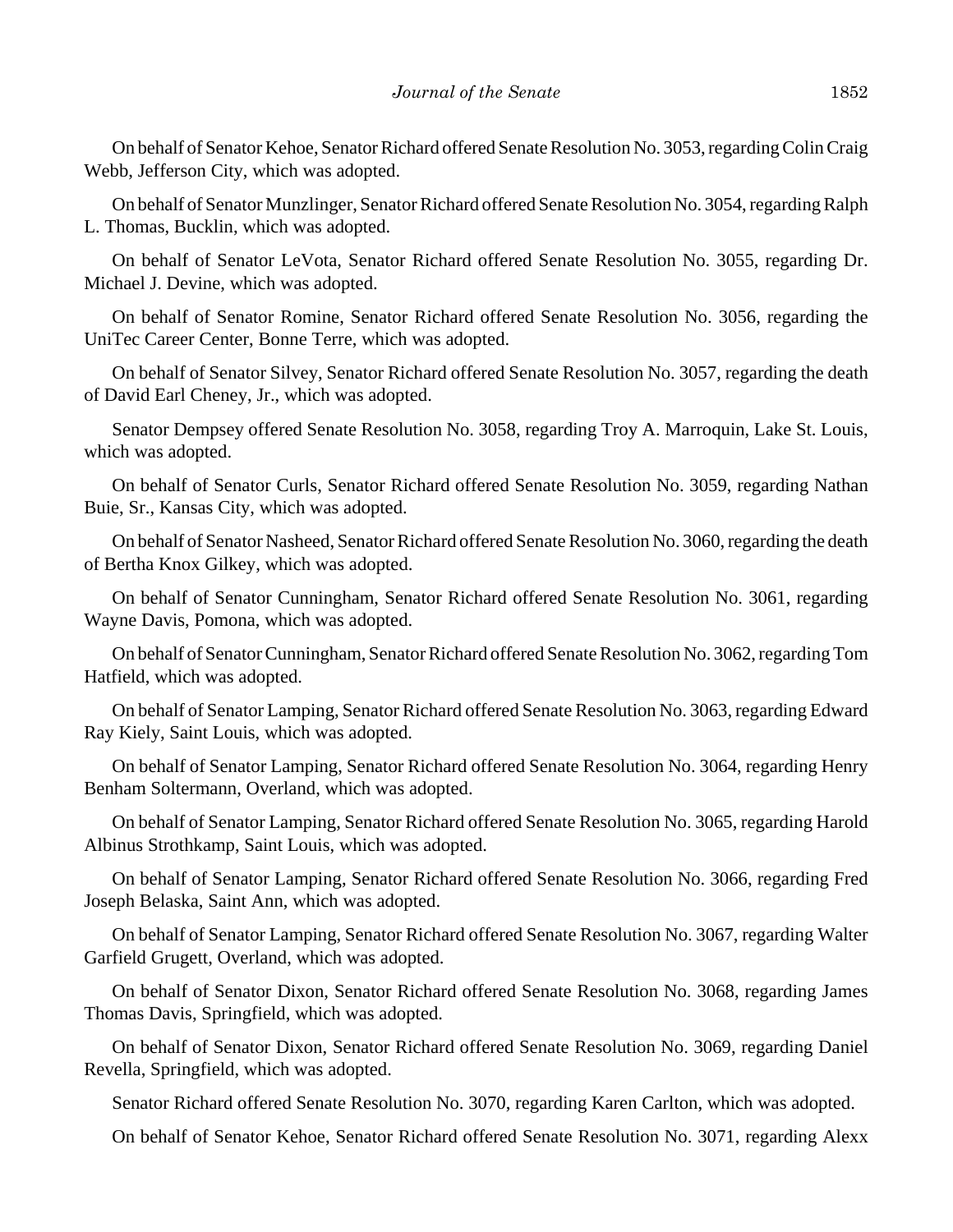Matthew Lewis, which was adopted.

On behalf of Senator Wasson, Senator Richard offered Senate Resolution No. 3072, regarding Glenn Scott, Nixa, which was adopted.

#### **REPORTS OF STANDING COMMITTEES**

Senator Richard, Chairman of the Committee on Rules, Joint Rules, Resolutions and Ethics, submitted the following reports:

Mr. President: Your Committee on Rules, Joint Rules, Resolutions and Ethics, to which were referred **SCS** for **SJR 27**; **SCS** for **SJR 36**; **CCS** for **HCS** for **SCS** for **SB 492**; **CCS** for **HCS** for **SCS** for **SBs 493**, **485**, **495**, **516**, **534**, **545**, **595**, **616**, and **624**; **SB 500**; **HCS** for **SB 504**; **HCS** for **SB 506**; **HCS** for **SB 508**; **SS** for **SCS** for **SB 510**; **SB 523**; **HCS** for **SS** for **SB 525**; **SB 527**; **SCS** for **SB 529**; **HCS** for **SCS** for **SB 530**; **SS** for **SCS** for **SB 532**; **HCS** for **SCS** for **SB 567**; **HCS** for **SS** for **SB 575**; **CCS** for **HCS** for **SB 584**; **SS** for **SCS** for **SB 593**; **HCS** for **SB 600**; **SB 601**; **HCS** for **SB 606**; **SB 609**; **SB 610**; **CCS** for **SCS** for **SB 612**; **CCS** for **HCS** for **SB 615**; **CCS No. 2** for **HCS** for **SB 621**; **SCS** for **SB 635**; **SCS** for **SB 639**; **SCS** for **SB 642**; **HCS** for **SCS** for **SB 643**; **HCS** for **SB 655**; **CCS** for **HCS** for **SB 656**; **CCS** for **HCS** for **SB 662**; **CCS** for **HCS** for **SCS** for **SB 664**; **CCS No. 2** for **HCS** for **SCS** for **SB 672**; **SS** for **SB 673**; **SCS** for **SB 675**; **HCS** for **SCS** for **SB 680**; **SB 689**; **SB 690**; **HCS** for **SS** for **SB 691**; **CCS No. 2** for **HCS** for **SB 693**; **HCS** for **SS** for **SB 694**; **SB 701**; **SS** for **SCS** for **SB 706**; **CCS No. 2** for **HCS** for **SCS** for **SB 716**; **SB 719**; **SCS** for **SB 723**; **HCS** for **SB 727**; **CCS** for **SCS** for **SB 729**; **SCS** for **SB 731**; **SB 734**; **SCS** for **SB 735**; **SS** for **SB 741**; **SS** for **SB 745**; **CCS** for **HCS** for **SS No. 2** for **SB 754**; **SS** for **SCS** for **SB 767**; **SB 773**; **SS** for **SB 782**; **SCS** for **SB 785**; **HCS** for **SB 794**; **SB 796**; **HCS** for **SCS** for **SB 808**; **HCS** for **SCS** for **SB 809**; **SB 812**; **SB 818**; **SCS** for **SB 829**; **SS** for **SCS** for **SB 841**; **SB 842**; **SB 844**; **CCS** for **HCS** for **SCS** for **SB 852**; **CCS** for **HCS** for **SS** for **SB 860**; **SS** for **SB 866**; **HCS** for **SS** for **SB 869**; **HCS** for **SS** for **SB 884**; **SB 890**; **SCS** for **SB 892**; **CCS** for **HCS** for **SCS** for **SB 896**; and **SB 907**, begs leave to report that it has examined the same and finds that the joint resolutions and bills have been duly enrolled and that the printed copies furnished the Senators are correct.

### **SIGNING OF BILLS**

The President Pro Tem announced that all other business would be suspended and **SCS** for **SJR 27**; **SCS** for **SJR 36**; **CCS** for **HCS** for **SCS** for **SB 492**; **CCS** for **HCS** for **SCS** for **SBs 493**, **485**, **495**, **516**, **534**, **545**, **595**, **616**, and **624**; **SB 500**; **HCS** for **SB 504**; **HCS** for **SB 506**; **HCS** for **SB 508**; **SS** for **SCS** for **SB 510**; **SB 523**; **HCS** for **SS** for **SB 525**; **SB 527**; **SCS** for **SB 529**; **HCS** for **SCS** for **SB 530**; **SS** for **SCS** for **SB 532**; **HCS** for **SCS** for **SB 567**; **HCS** for **SS** for **SB 575**; **CCS** for **HCS** for **SB 584**; **SS** for **SCS** for **SB 593**; **HCS** for **SB 600**; **SB 601**; **HCS** for **SB 606**; **SB 609**; **SB 610**; **CCS** for **SCS** for **SB 612**; **CCS** for **HCS** for **SB 615**; **CCS No. 2** for **HCS** for **SB 621**; **SCS** for **SB 635**; **SCS** for **SB 639**; **SCS** for **SB 642**; **HCS** for **SCS** for **SB 643**; **HCS** for **SB 655**; **CCS** for **HCS** for **SB 656**; **CCS** for **HCS** for **SB 662**; **CCS** for **HCS** for **SCS** for **SB 664**; **CCS No. 2** for **HCS** for **SCS** for **SB 672**; **SS** for **SB 673**; **SCS** for **SB 675**; **HCS** for **SCS** for **SB 680**; **SB 689**; **SB 690**; **HCS** for **SS** for **SB 691**; **CCS No. 2** for **HCS** for **SB 693**; **HCS** for **SS** for **SB 694**; **SB 701**; **SS** for **SCS** for **SB 706**; **CCS No. 2** for **HCS** for **SCS** for **SB 716**; **SB 719**; **SCS** for **SB 723**; **HCS** for **SB 727**; **CCS** for **SCS** for **SB 729**; **SCS** for **SB 731**; **SB 734**; **SCS** for **SB 735**; **SS** for **SB 741**; **SS** for **SB 745**; **CCS** for **HCS** for **SS No. 2** for **SB 754**; **SS** for **SCS** for **SB 767**; **SB 773**; **SS** for **SB 782**; **SCS** for **SB 785**; **HCS** for **SB 794**; **SB 796**; **HCS** for **SCS** for **SB 808**; **HCS** for **SCS** for **SB 809**; **SB 812**; **SB 818**; **SCS** for **SB 829**; **SS** for **SCS** for **SB 841**; **SB 842**; **SB 844**; **CCS** for **HCS** for **SCS** for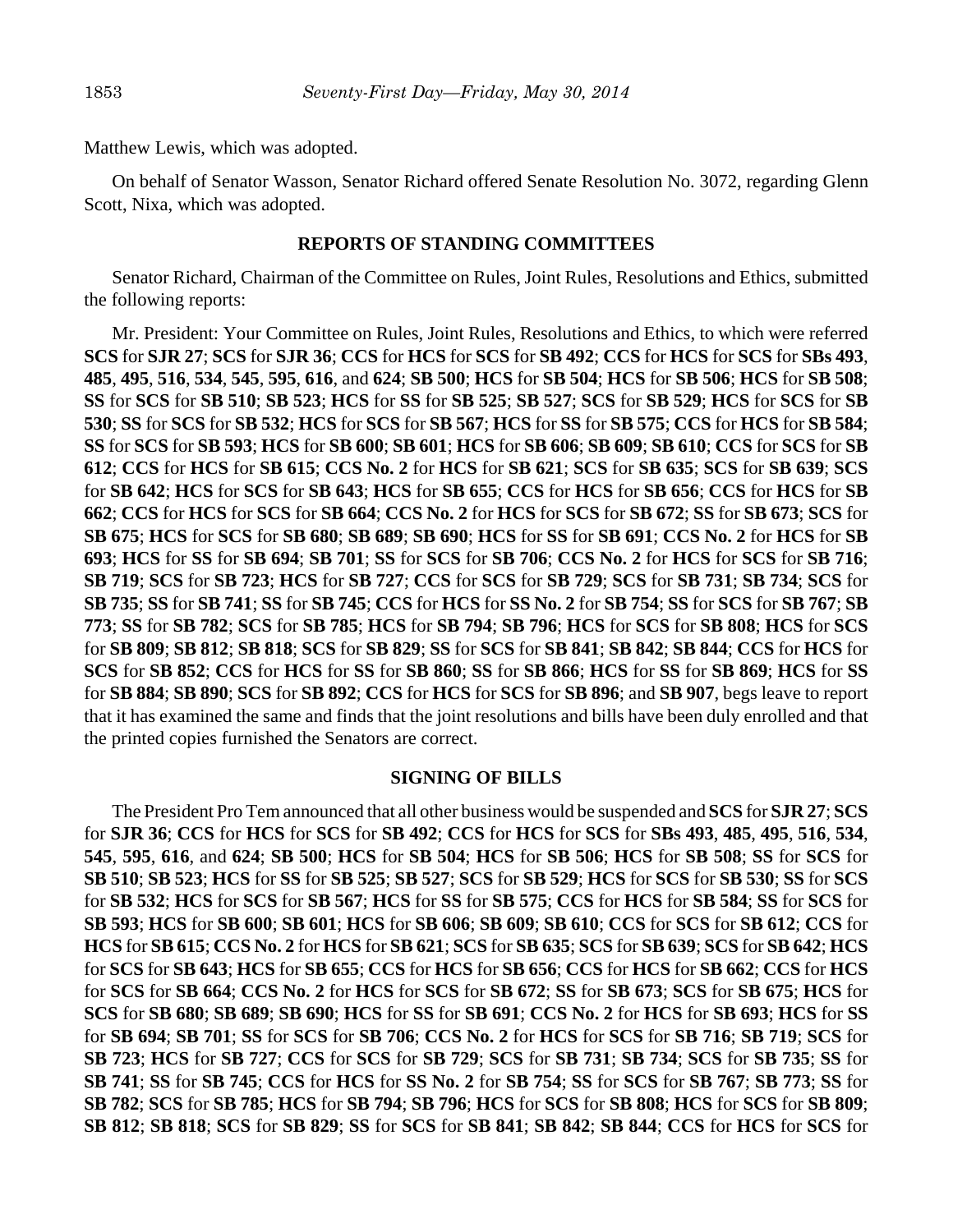**SB 852**; **CCS** for **HCS** for **SS** for **SB 860**; **SS** for **SB 866**; **HCS** for **SS** for **SB 869**; **HCS** for **SS** for **SB 884**; **SB 890**; **SCS** for **SB 892**; **CCS** for **HCS** for **SCS** for **SB 896**; and **SB 907**, having passed both branches of the General Assembly, would be read at length by the Secretary, and if no objections be made, the joint resolutions and bills would be signed by the President Pro Tem to the end that they may become law. No objections being made, the joint resolutions and bills were so read by the Secretary and signed by the President Pro Tem.

Also,

The President Pro Tem announced that all other business would be suspended and **HB 1064**; **SS** for **HCS** for **HB 1075**; **HCS** for **HB 1079**; **HB 1081**; **HCS** for **HB 1085**; **HCS** for **HB 1090**; **SCS** for **HB 1092**; **SCS** for **HB 1132**; **SCS** for **HB 1136**; **HCS** for **HB 1189**; **SCS** for **HB 1190**; **SCS** for **HCS** for **HB 1201**; **HB 1206**; **SCS** for **HCS** for **HB 1217**; **HCS** for **HB 1218**; **SCS** for **HCS** for **HB 1225**; **CCS** for **SS** for **SCS** for **HCS** for **HB 1231**; **HCS** for **HB 1237**; **SCS** for **HB 1238**; **HB 1245**; **HCS** for **HB 1261**; **SS** for **SCS** for **HB 1270**; **SCS** for **HCS** for **HB 1296**; **HCS** for **HB 1300**; **HB 1301**; **HCS** for **HB 1302**; **HCS** for **HB 1303**; **SCS** for **HCS** for **HB 1304**; **SCS** for **HCS** for **HBs 1307** & **1313**; **SS** for **SCS** for **HCS** for **HB 1326**; **HB 1359**; **CCS** for **SS** for **HB 1361**; **SS** for **SCS** for **HCS** for **HB 1371**; **HB 1372**; **HCS** for **HB 1376**; **HCS** for **HB 1389**; **SCS** for **HCS** for **HB 1410**; **SS** for **SCS** for **HB 1411**; **HCS** for **HB 1412**; **HCS** for **HB 1426**; **HB 1454**; **HB 1455**; **HCS** for **HB 1459**; **CCS No. 2** for **SS** for **SCS** for **HB 1490**; **CCS** for **SS** for **SCS** for **HB 1504**; **HB 1506**; **HCS** for **HB 1523**; **CCS** for **SCS** for **HB 1553**; **SCS** for **HB 1594**; **HB 1602**; **HB 1603**; **SCS** for **HCS** for **HB 1614**; **SCS** for **HCS** for **HB 1631**; **HB 1651**; **HB 1656**; **CCS** for **SS** for **SCS** for **HCS** for **HBs 1665** & **1335**; **CCS No. 2** for **SS** for **HCS** for **HB 1685**; **SCS** for **HCS** for **HB 1689**; **SCS** for **HB 1692**; **HB 1693**; **CCS** for **SS** for **HB 1707**; **HCS** for **HB 1710**; **HB 1724**; **SS** for **SCS** for **HCS** for **HBs 1735** & **1618**; **SCS** for **HCS** for **HB 1779**; **SCS** for **HB 1791**; **CCS** for **SCS** for **HCS** for **HB 1831**; **HB 1835**; **SS** for **SCS** for **HB 1865**; **SCS** for **HB 1866**; **SS** for **SCS** for **HCS** for **HB 1867**; **HCS** for **HB 1882**; **SCS** for **HB 1968**; **HCS** for **HB 1999**; **HCS** for **HB 2001**; **CCS** for **SCS** for **HCS** for **HB 2002**; **CCS** for **SCS** for **HCS** for **HB 2003**; **CCS** for **SCS** for **HCS** for **HB 2004**; **CCS** for **SCS** for **HCS** for **HB 2005**; **CCS** for **SCS** for **HCS** for **HB 2006**; **CCS** for **SCS** for **HCS** for **HB 2007**; **CCS** for **SCS** for **HCS** for **HB 2008**; **CCS** for **SCS** for **HCS** for **HB 2009**; **CCS** for **SCS** for **HCS** for **HB 2010**; **CCS** for **SS** for **SCS** for **HCS** for **HB 2011**; **CCS** for **SCS** for **HCS** for **HB 2012**; **CCS** for **SCS** for **HCS** for **HB 2013**; **SCS** for **HCS** for **HB 2021**; **HB 2029**; **HCS** for **HB 2040**; **HB 2077**; **SCS** for **HCS** for **HB 2141**; **HB 2163**; **SCS** for **HCS** for **HB 2238**; **HJR 48**; **SS** for **HJR 68**; **HJR 72**; **SS** for **SCS** for **HCS** for **HJR 90**; **HCS** for **HRB 1298**; and **SCS** for **HCS** for **HRB 1299**, having passed both branches of the General Assembly, would be read at length by the Secretary, and if no objections be made, the bills and joint resolutions would be signed by the President Pro Tem to the end that they may become law. No objections being made, the bills and joint resolutions were so read by the Secretary and signed by the President Pro Tem.

#### **BILLS DELIVERED TO THE GOVERNOR**

**CCS** for **HCS** for **SCS** for **SB 492**; **CCS** for **HCS** for **SCS** for **SBs 493**, **485**, **495**, **516**, **534**, **545**, **595**, **616**, and **624**; **SB 500**; **HCS** for **SB 504**; **HCS** for **SB 506**; **HCS** for **SB 508**; **SS** for **SCS** for **SB 510**; **SB 523**; **HCS** for **SS** for **SB 525**; **SB 527**; **SCS** for **SB 529**; **HCS** for **SCS** for **SB 530**; **SS** for **SCS** for **SB 532**; **HCS** for **SCS** for **SB 567**; **HCS** for **SS** for **SB 575**; **CCS** for **HCS** for **SB 584**; **SS** for **SCS** for **SB 593**; **HCS** for **SB 600**; **SB 601**; **HCS** for **SB 606**; **SB 609**; **SB 610**; **CCS** for **SCS** for **SB 612**; **CCS** for **HCS** for **SB 615**; **CCS No. 2** for **HCS** for **SB 621**; **SCS** for **SB 635**; **SCS** for **SB 639**; **SCS** for **SB 642**; **HCS** for **SCS**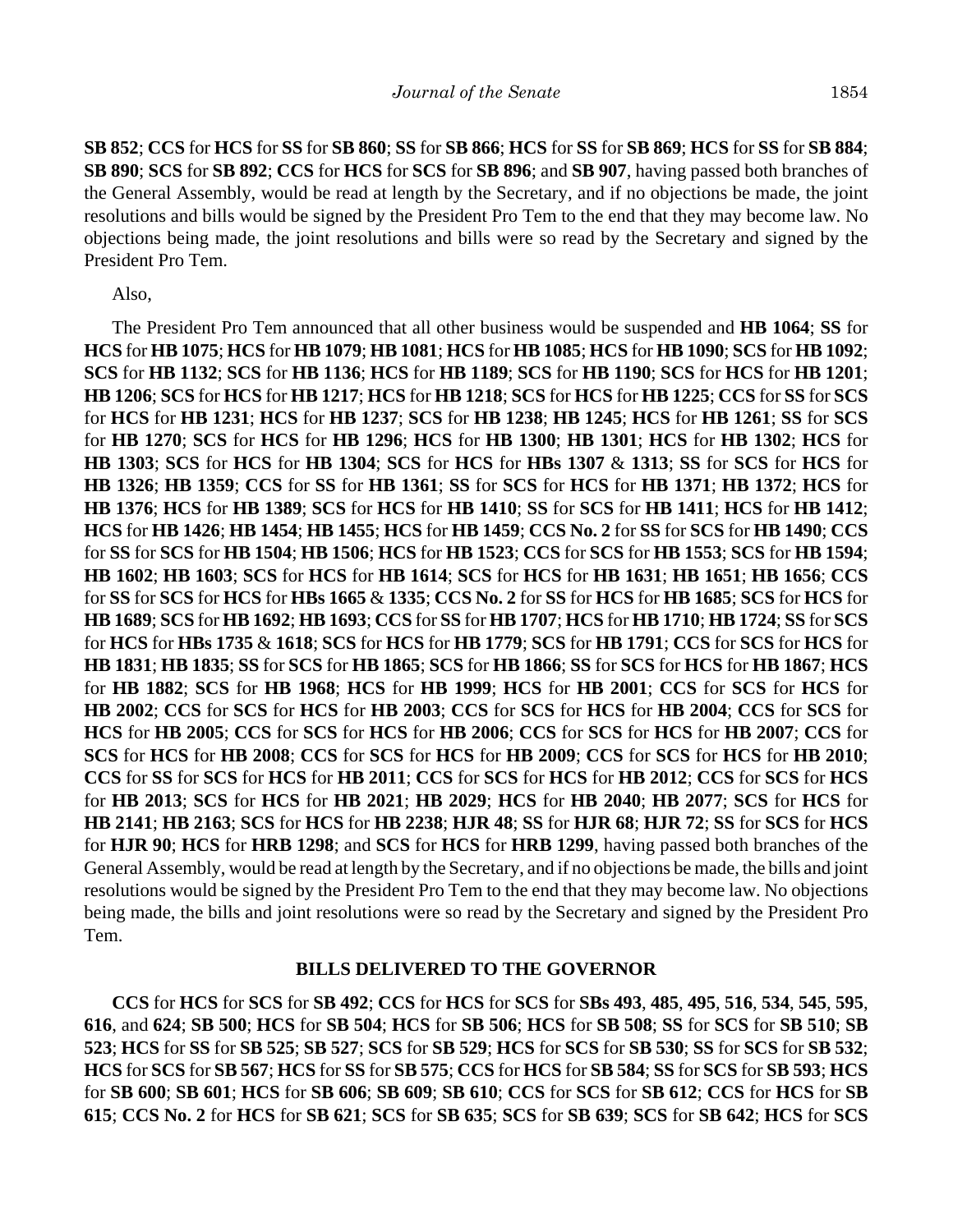for **SB 643**; **HCS** for **SB 655**; **CCS** for **HCS** for **SB 656**; **CCS** for **HCS** for **SB 662**; **CCS** for **HCS** for **SCS** for **SB 664**; **CCS No. 2** for **HCS** for **SCS** for **SB 672**; **SS** for **SB 673**; **SCS** for **SB 675**; **HCS** for **SCS** for **SB 680**; **SB 689**; **SB 690**; **HCS** for **SS** for **SB 691**; **CCS No. 2** for **HCS** for **SB 693**; **HCS** for **SS** for **SB 694**; **SB 701**; **SS** for **SCS** for **SB 706**; **CCS No. 2** for **HCS** for **SCS** for **SB 716**; **SB 719**; **SCS** for **SB 723**; **HCS** for **SB 727**; **CCS** for **SCS** for **SB 729**; **SCS** for **SB 731**; **SB 734**; **SCS** for **SB 735**; **SS** for **SB 741**; **SS** for **SB 745**; **CCS** for **HCS** for **SS No. 2** for **SB 754**; **SS** for **SCS** for **SB 767**; **SB 773**; **SS** for **SB 782**; **SCS** for **SB 785**; **HCS** for **SB 794**; **SB 796**; **HCS** for **SCS** for **SB 808**; **HCS** for **SCS** for **SB 809**; **SB 812**; **SB 818**; **SCS** for **SB 829**; **SS** for **SCS** for **SB 841**; **SB 842**; **SB 844**; **CCS** for **HCS** for **SCS** for **SB 852**; **CCS** for **HCS** for **SS** for **SB 860**; **SS** for **SB 866**; **HCS** for **SS** for **SB 869**; **HCS** for **SS** for **SB 884**; **SB 890**; **SCS** for **SB 892**; **CCS** for **HCS** for **SCS** for **SB 896**; and **SB 907**, after having been duly signed by the Speaker of the House of Representatives in open session, were delivered to the Governor by the Secretary of the Senate.

# **JOINT RESOLUTIONS DELIVERED TO THE SECRETARY OF STATE**

**SCS** for **SJR 27** and **SCS** for **SJR 36**, after having been duly signed by the Speaker of the House of Representatives in open session, were delivered to the Secretary of State by the Secretary of the Senate.

### **COMMUNICATIONS**

President Pro Tem Dempsey submitted the following:

May 27, 2014

Ms. Terry Spieler Secretary of the Senate State Capitol Building Jefferson City, MO 65101

Dear Ms. Spieler:

Pursuant to Senate Rule 31, I am establishing the following Senate Select Committee:

**Senate Interim Committee on Tax Administration Practices** to investigate the process and policy used by the Missouri Department of Revenue to interpret, enact and enforce tax statutes and uncover potential conflicts or inconsistencies in the administration of tax law.

The Committee shall consist of seven members as follows:

Sen. Kraus, Chairman

Sen. Wallingford, Vice-Chair

Sen. Dixon

Sen. Emery

Sen. Schmitt

Sen. Sifton

Sen. LeVota

This committee shall be staffed by counsel from Senate Research and may hold public hearings at locations to be determined by the chairman. Reasonable, actual, and necessary expenses of this committee shall be reimbursed by the Missouri Senate.

The Committee shall issue a report as to their findings and recommendations, as deemed necessary by a majority of the members of the